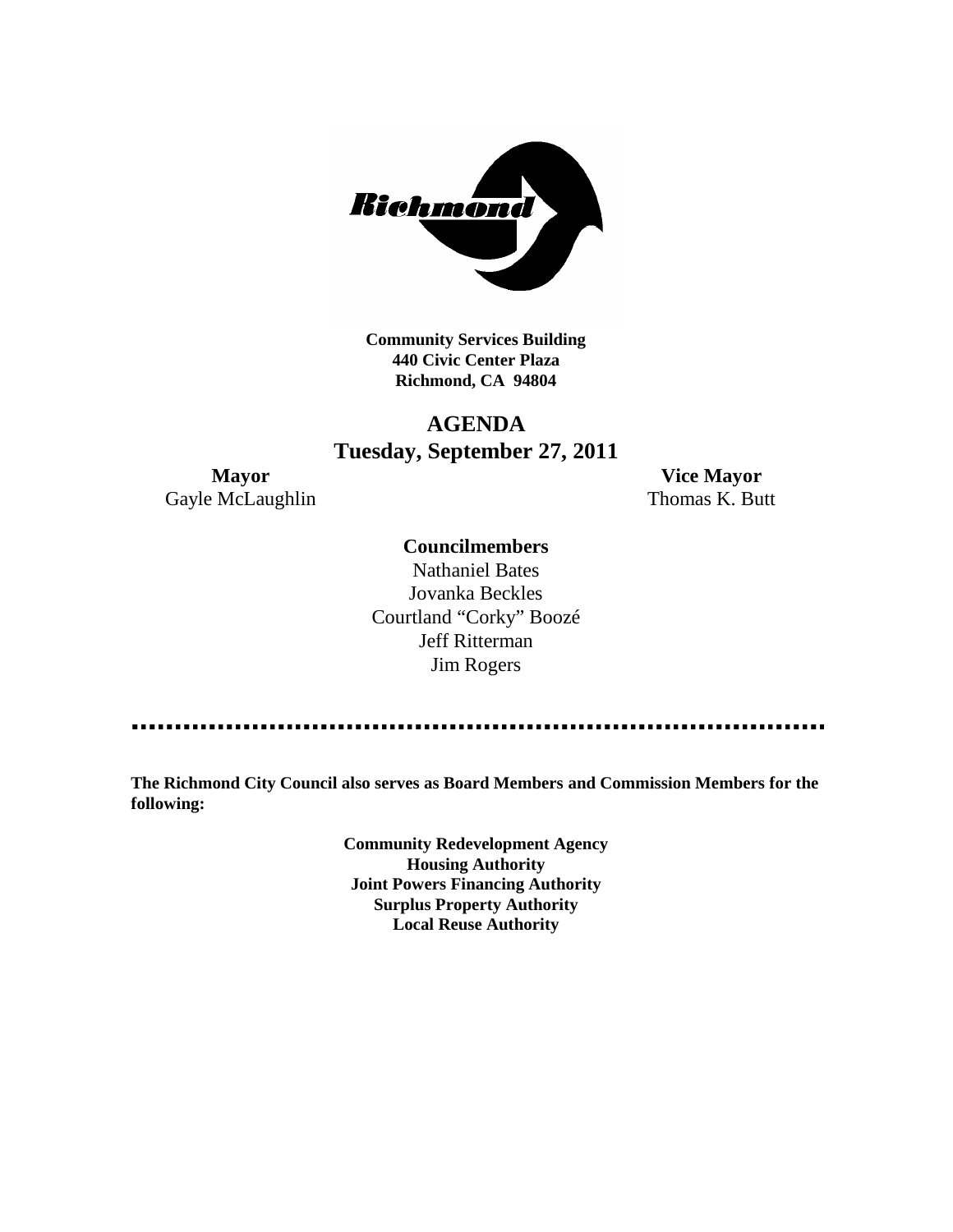# **MEETING PROCEDURES**

The City of Richmond encourages community participation at its City Council meetings and has established procedures that are intended to accommodate public input in a timely and time-sensitive way. As a courtesy to all members of the public who wish to participate in City Council meetings, please observe the following procedures:

**PUBLIC COMMENT ON AGENDA ITEMS:** Anyone who desires to address the City Council on items appearing on the agenda must complete and file a pink speaker's card with the City Clerk **prior** to the City Council's consideration of the item. Once the City Clerk has announced the item and discussion has commenced, no person shall be permitted to speak on the item other than those persons who have submitted their names to the City Clerk. Your name will be called when the item is announced for discussion. **Each speaker will be allowed TWO (2) MINUTES to address the City Council on NON-PUBLIC HEARING items listed on the agenda.**

**OPEN FORUM FOR PUBLIC COMMENT:** Individuals who would like to address the City Council on matters not listed on the agenda or on **Presentations, Proclamations and Commendations, Report from the City Attorney, or Reports of Officers** may do so under Open Forum. All speakers must complete and file a pink speaker's card with the City Clerk **prior** to the commencement of Open Forum. **The amount of time allotted to individual speakers shall be determined based on the number of persons requesting to speak during this item. The time allocation for each speaker will be as follows: 15 or fewer speakers, a maximum of 2 minutes; 16 to 24 speakers, a maximum of 1 and one-half minutes; and 25 or more speakers, a maximum of 1 minute.**

# **SPEAKERS ARE REQUESTED TO OCCUPY THE RESERVED SEATS IN THE FRONT ROW BEHIND THE SPEAKER'S PODIUM AS THEIR NAME IS ANNOUNCED BY THE CITY CLERK.**

**CONSENT CALENDAR:** Consent Calendar items are considered routine and will be enacted, approved or adopted by one motion unless a request for removal for discussion or explanation is received from the audience or the City Council. A member of the audience requesting to remove an item from the Consent Calendar must complete and file a speaker's card with the City Clerk **prior to the City Council's consideration of Agenda Review.** An item removed from the Consent Calendar may be placed anywhere on the agenda following the City Council's agenda review.

*The City Council's adopted Rules of Procedure recognize that debate on policy is healthy; debate on personalities is not. The Chairperson has the right and obligation to cut off discussion that is too personal, too loud, or too crude.*

**\*\*\*\*\*\*\*\*\*\*\*\*\*\*\*\*\*\*\*\*\*\*\*\*\*\*\*\*\*\*\*\*\*\*\*\*\*\*\*\*\*\*\*\*\*\*\*\*\*\*\*\*\*\*\*\*\*\***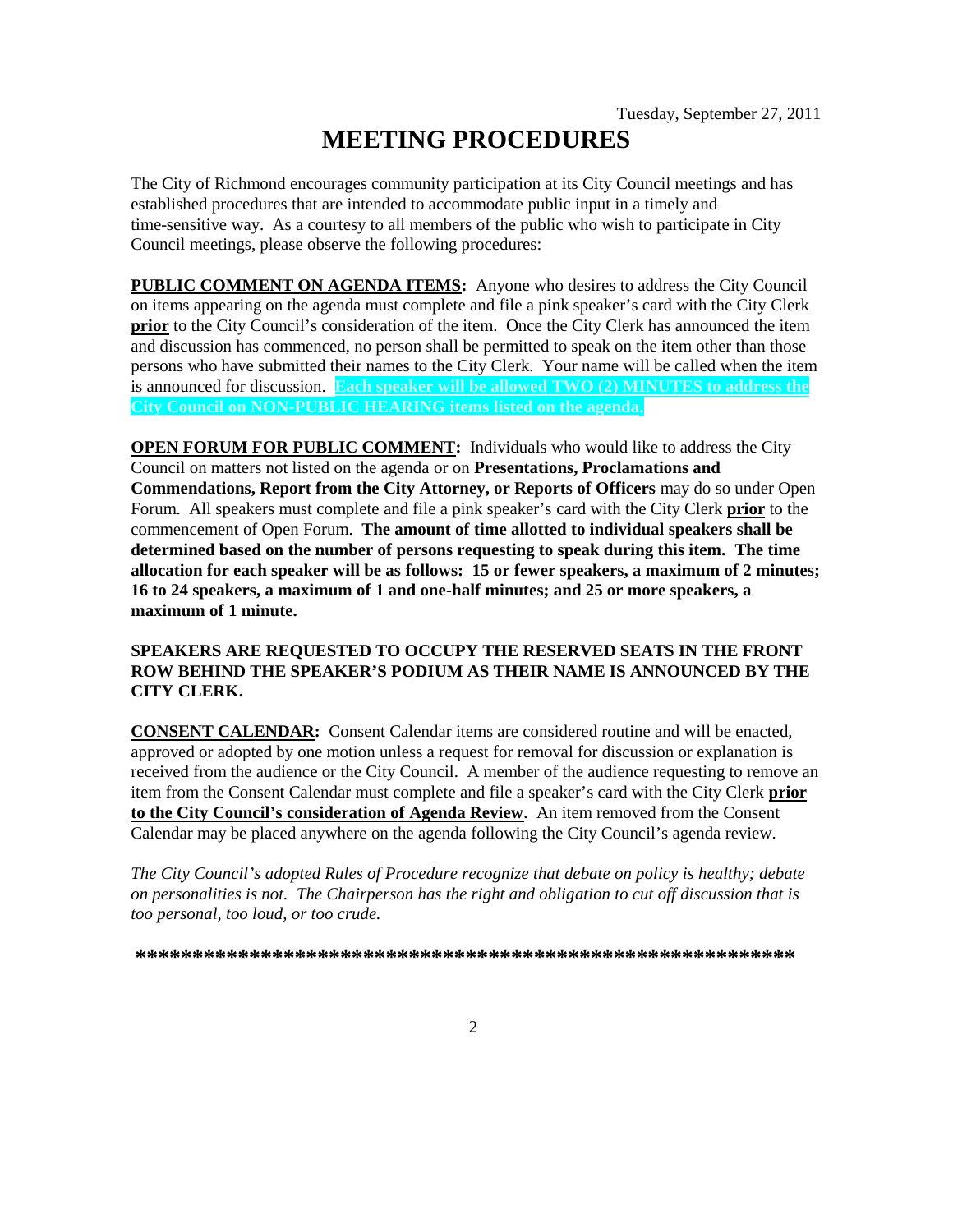# **EVENING OPEN SESSION**

5:00 p.m.

# **A. ROLL CALL**

### **B. PUBLIC COMMENT**

#### **C. ADJOURN TO CLOSED SESSION**

# **CLOSED SESSION**

Shimada Room of the Community Services Building

#### **A. CITY COUNCIL**

**A-1.** CONFERENCE WITH LEGAL COUNSEL - EXISTING LITIGATION (Subdivision [a] of Government Code Section 54956.9):

City of Richmond vs. Upstream Point Molate, LLC

Richmond/In re Municipal Derivative Antitrust Litigation

**A-2.** CONFERENCE WITH LEGAL COUNSEL - ANTICIPATED LITIGATION (Significant exposure to litigation pursuant to Subdivision (b) of Government Code Section 54956.9):

One case

**A-3.** CONFERENCE WITH LEGAL COUNSEL - ANTICIPATED LITIGATION (Initiation of litigation pursuant to Subdivision (c) of Government Code Section 54956.9):

One Case

**A-4.** CONFERENCE WITH REAL PROPERTY NEGOTIATOR (Government Code Section 54956.8):

> Property: Point Molate (site of former Naval Fuel Depot) Agency Negotiators: Bill Lindsay and Bruce Goodmiller Negotiating Party: Upstream Point Molate LLC Under Negotiation: Price and Terms of Payment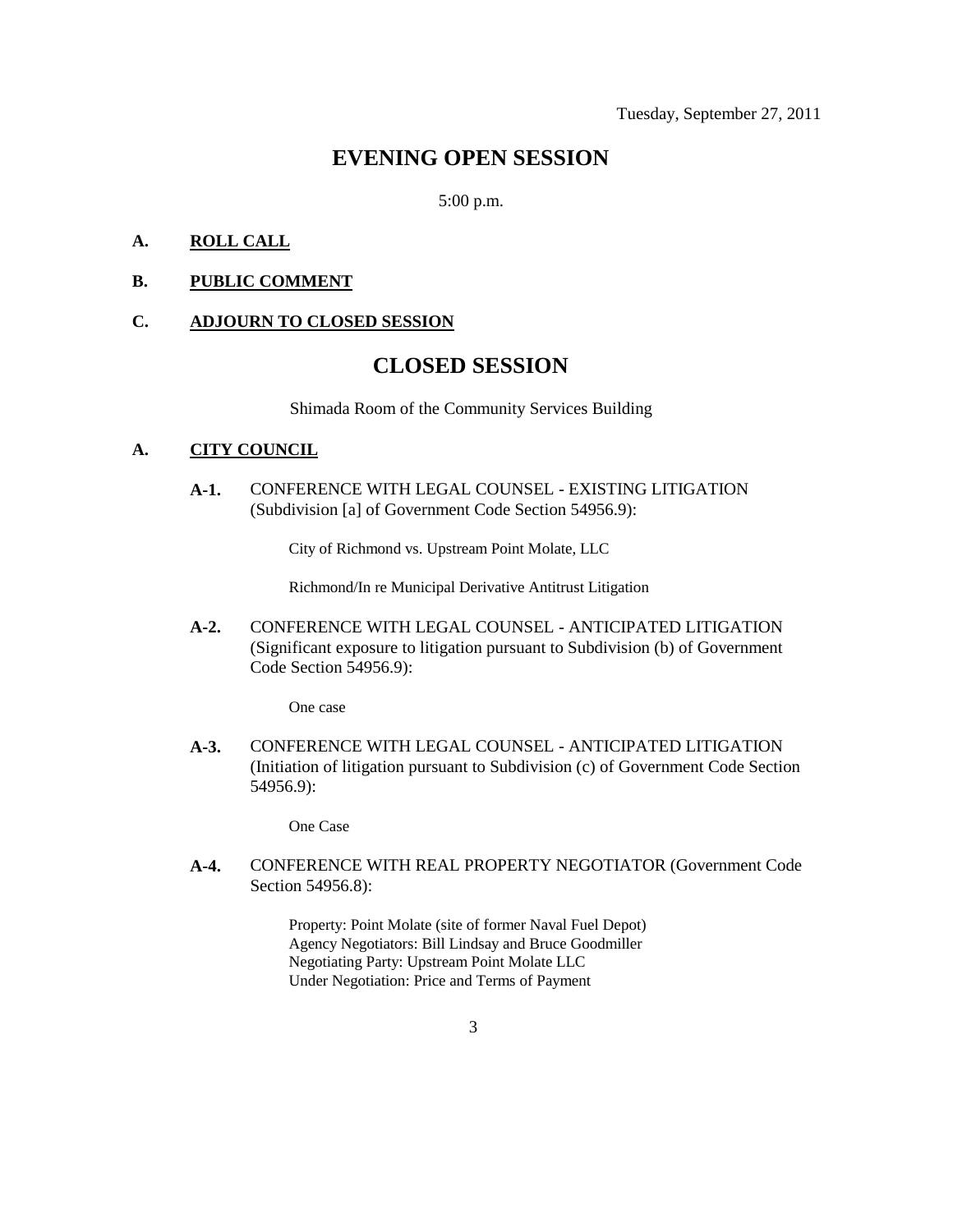# Tuesday, September 27, 2011 **SPECIAL MEETING OF THE RICHMOND CITY COUNCIL**

6:30 p.m.

# **A. PLEDGE TO THE FLAG**

- **B. ROLL CALL**
- **C. STATEMENT OF CONFLICT OF INTEREST**
- **D. OPEN FORUM FOR PUBLIC COMMENT**

# **E. AGENDA REVIEW**

#### **F. PRESENTATIONS, PROCLAMATIONS, AND COMMENDATIONS**

- **F-1.** PRESENTATION of Certificates of Appreciation to BART Director Lynette Sweet, and staff members June Garrett, Lisa Moland, and Ana Pfeiffer for their assistance with coordinating a field trip for 18 Richmond youth - Councilmember Boozé (620-6581).
- **F-2.** RECEIVE a presentation from the California Association of Code Enforcement Officers honoring the City of Richmond and the Richmond Police Department's Code Enforcement Unit with the "Innovative Code Enforcement Program of the Year" Award - Police Department (Chief Chris Magnus 621-1802).
- **F-3.** PROCLAMATION recognizing October as Domestic Violence Awareness Month - Mayor McLaughlin (620-6503).

# **G. REPORT FROM THE CITY ATTORNEY OF FINAL DECISIONS MADE AND NON-CONFIDENTIAL DISCUSSIONS HELD DURING CLOSED SESSION**

# **H. STUDY SESSION**

**H-1.** RECEIVE a presentation on the City of Richmond's Pavement Management Program - Engineering Services Department (Edric Kwan 621-1825/Tawfic Halaby 621-1612).